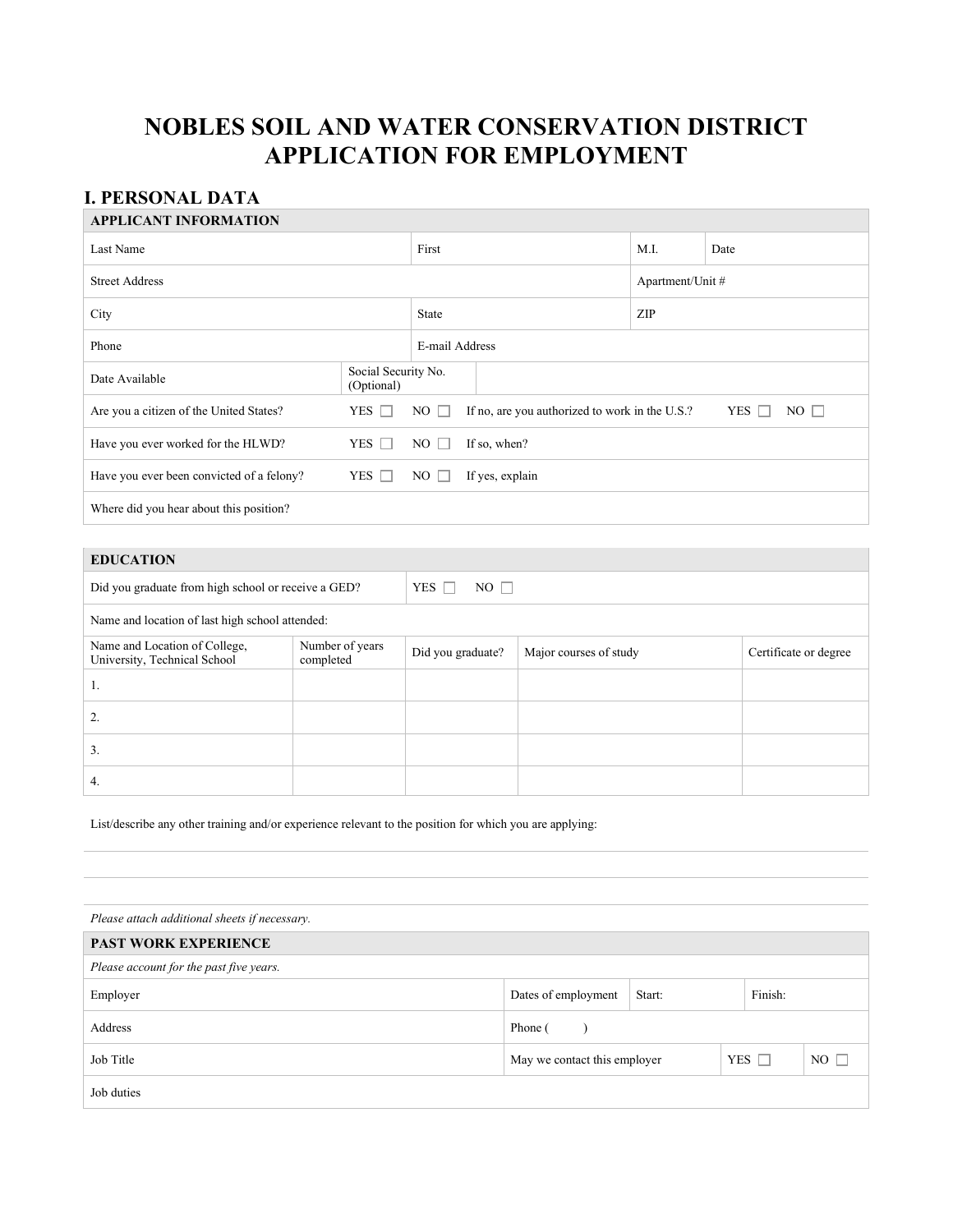| Reasons for leaving                                                                        |        |         |                          |                                         |                     |              |  |
|--------------------------------------------------------------------------------------------|--------|---------|--------------------------|-----------------------------------------|---------------------|--------------|--|
| Employer                                                                                   |        |         | Job Title                |                                         |                     |              |  |
| Address                                                                                    |        |         | Phone (<br>$\lambda$     |                                         |                     |              |  |
| Dates of employment                                                                        | Start: | Finish: |                          | May we contact this employer            | YES $\Box$          | $NO \Box$    |  |
| Job duties                                                                                 |        |         |                          |                                         |                     |              |  |
| Reasons for leaving                                                                        |        |         |                          |                                         |                     |              |  |
|                                                                                            |        |         |                          |                                         |                     |              |  |
| Employer                                                                                   |        |         |                          | Job Title                               |                     |              |  |
| Address                                                                                    |        |         |                          | Phone (<br>$\mathcal{L}$                |                     |              |  |
| Dates of employment                                                                        | Start: | Finish: |                          | May we contact this employer            | YES $\Box$          | NO $\square$ |  |
| Job duties                                                                                 |        |         |                          |                                         |                     |              |  |
| Reasons for leaving                                                                        |        |         |                          |                                         |                     |              |  |
|                                                                                            |        |         |                          |                                         |                     |              |  |
| Employer                                                                                   |        |         |                          | Job Title                               |                     |              |  |
| Address                                                                                    |        |         | Phone (<br>$\mathcal{E}$ |                                         |                     |              |  |
| Dates of employment                                                                        | Start: | Finish: |                          | May we contact this employer            | YES $\Box$          | $NO \Box$    |  |
| Job duties                                                                                 |        |         |                          |                                         |                     |              |  |
| Reasons for leaving                                                                        |        |         |                          |                                         |                     |              |  |
| Please attach additional sheets if necessary.                                              |        |         |                          |                                         |                     |              |  |
| <b>ADDITIONAL INFORMATION</b>                                                              |        |         |                          |                                         |                     |              |  |
|                                                                                            |        |         |                          |                                         |                     |              |  |
| Please check the computer programs in which you are proficient                             |        |         |                          |                                         |                     |              |  |
| $\Box$ MS Word $\Box$ MS Excel $\Box$ MS PowerPoint                                        |        |         | Adobe Photoshop          | $\boxed{\phantom{1}}$ Arc/GIS/ Arc View | $\Box$ Other (list) |              |  |
| State any additional information that may be helpful to us in considering your application |        |         |                          |                                         |                     |              |  |
|                                                                                            |        |         |                          |                                         |                     |              |  |
|                                                                                            |        |         |                          |                                         |                     |              |  |
|                                                                                            |        |         |                          |                                         |                     |              |  |
|                                                                                            |        |         |                          |                                         |                     |              |  |
| <b>REFERENCES</b>                                                                          |        |         |                          |                                         |                     |              |  |
| Please list three professional references who have known you for at least a year.          |        |         |                          |                                         |                     |              |  |
| Full Name                                                                                  |        |         | Relationship             |                                         |                     |              |  |
| Company                                                                                    |        |         | Phone (<br>$\mathcal{E}$ |                                         |                     |              |  |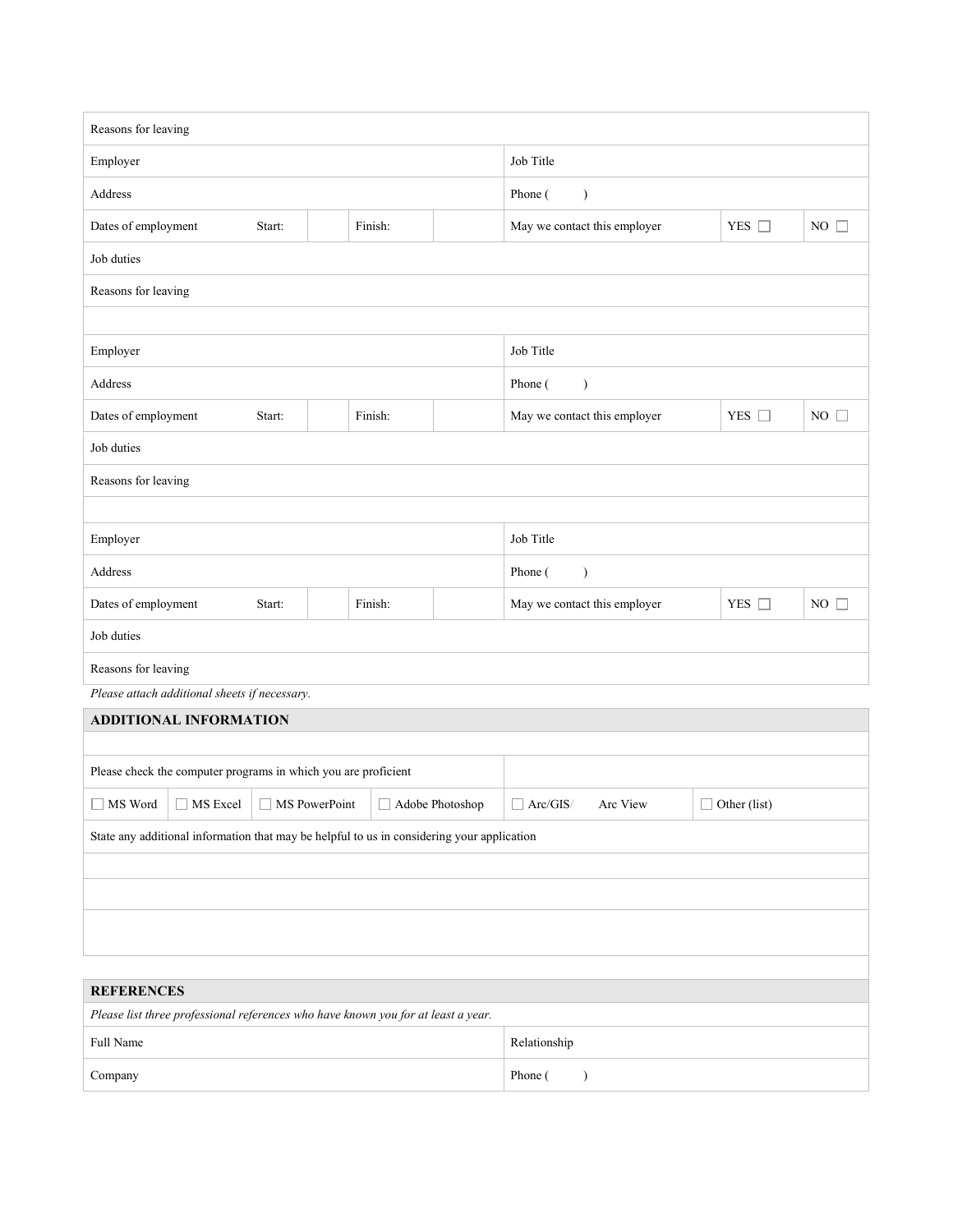| Address   |                          |  |
|-----------|--------------------------|--|
|           |                          |  |
| Full Name | Relationship             |  |
| Company   | Phone (<br>$\rightarrow$ |  |
| Address   |                          |  |
|           |                          |  |
| Full Name | Relationship             |  |
| Company   | Phone (<br>$\lambda$     |  |
| Address   |                          |  |

### **LICENSURE**

| List current licenses (excluding Driver's License), registrations or certificates relevant to the position for which you are applying. |            |  |
|----------------------------------------------------------------------------------------------------------------------------------------|------------|--|
| License/No.                                                                                                                            | Issued by: |  |
| Date                                                                                                                                   | Expiration |  |
|                                                                                                                                        |            |  |
| License/No.                                                                                                                            | Issued by: |  |
| Date                                                                                                                                   | Expiration |  |
|                                                                                                                                        |            |  |
| License/No.                                                                                                                            | Issued by: |  |
| Date                                                                                                                                   | Expiration |  |

| <b>VETERAN STATUS</b>                                                                                                                                   |            |                 |
|---------------------------------------------------------------------------------------------------------------------------------------------------------|------------|-----------------|
| Are you an honorably discharged veteran of the armed forces of the United States or are you otherwise eligible to<br>claim Veteran's Preference Points? | YES        | NO $\Gamma$     |
| Do you wish to claim Veteran's Preference Points?                                                                                                       | <b>YES</b> | NO <sub>1</sub> |

## **PRIOR EMPLOYMENT** Have you ever been discharged or forced to resign from prior employment?  $YES \Box \Box$  NO  $\Box$ If so, identify the employer and describe the circumstances:

| UNEXCUSED ABSENCES FROM WORK                                                                                                                                              |  |
|---------------------------------------------------------------------------------------------------------------------------------------------------------------------------|--|
| How many days were you inexcusably absent from work during the preceding three (3) years other than absences due<br>to illness or injury of you or your immediate family? |  |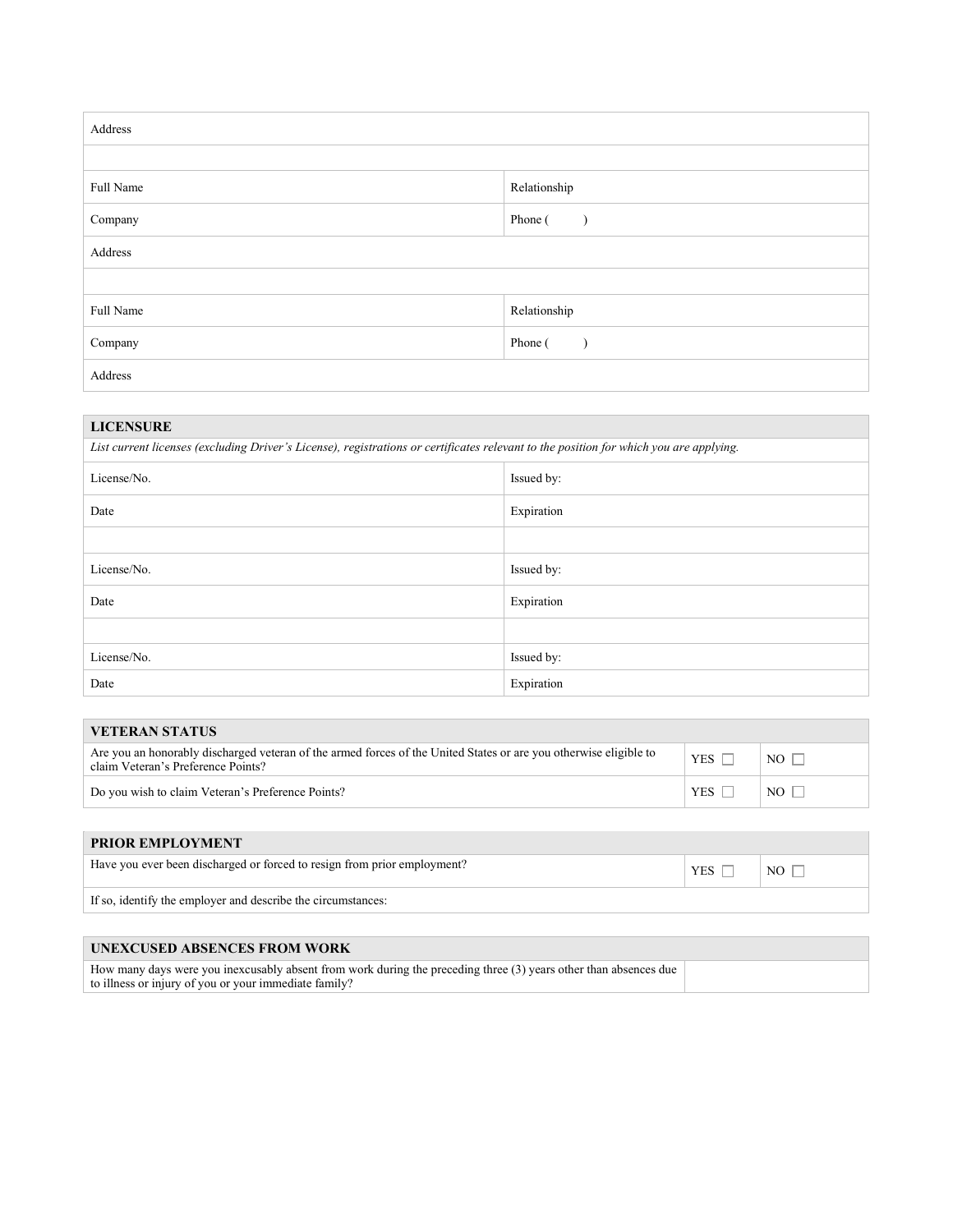### **II. EQUAL EMPLOYMENT OPPORTUNITY**

It is the policy of the Nobles SWCD to provide equal employment opportunity for all, without discrimination on the basis of race, color, creed, religion, national origin, age, disability, sexual orientation, gender, marital status or any other legally protected status.

### **III. DATA PRIVACY NOTICE**

The information requested on this application is intended to be used by the Nobles SWCD in determining suitability for employment for the position which you are currently seeking or may seek in the future. You are not legally required to provide any of the information on this form at this time. However, failure to provide complete, accurate information may result in the Nobles SWCD being unable or unwilling to offer employment to you. With respect to any special accommodations necessary for completing your application or the interview process, the Nobles SWCD may be unable to provide the necessary accommodations if you do not provide the information in Section IV. The information on this application which is classified as private data under the Minnesota Government Data Practices Act will not be released outside the Nobles SWCD without your consent except as necessary for tax purposes or as otherwise required by state or federal law.

### **XIII. CERTIFICATION, ACKNOWLEDGMENT AND RELEASE**

**I certify** that the answers I have given on this application are true and correct to the best of my knowledge. I understand that any false or misleading information provided, or any omission or concealment of facts, will disqualify me from consideration for employment, and constitutes grounds for my immediate dismissal should I be employed by the Nobles SWCD.

**I understand, acknowledge and agree** that no offer of employment is valid or binding until formal approval by the Nobles SWCD Board of Supervisors and that until such approval that the Nobles SWCD shall not be liable for any reliance on any oral or written offers of employment made to me.

In connection with this application, **I hereby authorize** any and all former employers, organizations where I have volunteered and references' names in this application, or any agent of such former employer or volunteer organizations, to release to the Nobles SWCD and its agents any and all information regarding my job performance and fitness/qualifications to perform the position I am presently seeking and any other employment or related information, both public and private, in their procession. I understand that the Nobles SWCD will use this information to determine my fitness/qualification for the position I am seeking. This authorization expires one year from the date of my signature, below.

**I hereby release the Nobles SWCD** and all former employers, volunteer organizations and references listed herein and any and all agents acting on behalf of said Nobles SWCD, former employers, volunteer organizations or references, from any and all liability of whatever nature by reason of requesting or providing such information.

Signature **Example 2** and the set of the set of the set of the set of the set of the set of the set of the set of the set of the set of the set of the set of the set of the set of the set of the set of the set of the set o

**Notice to Applicant**: If you do not agree with any portion of the acknowledgment, certification, authorization and release, cross out that section and initial it.